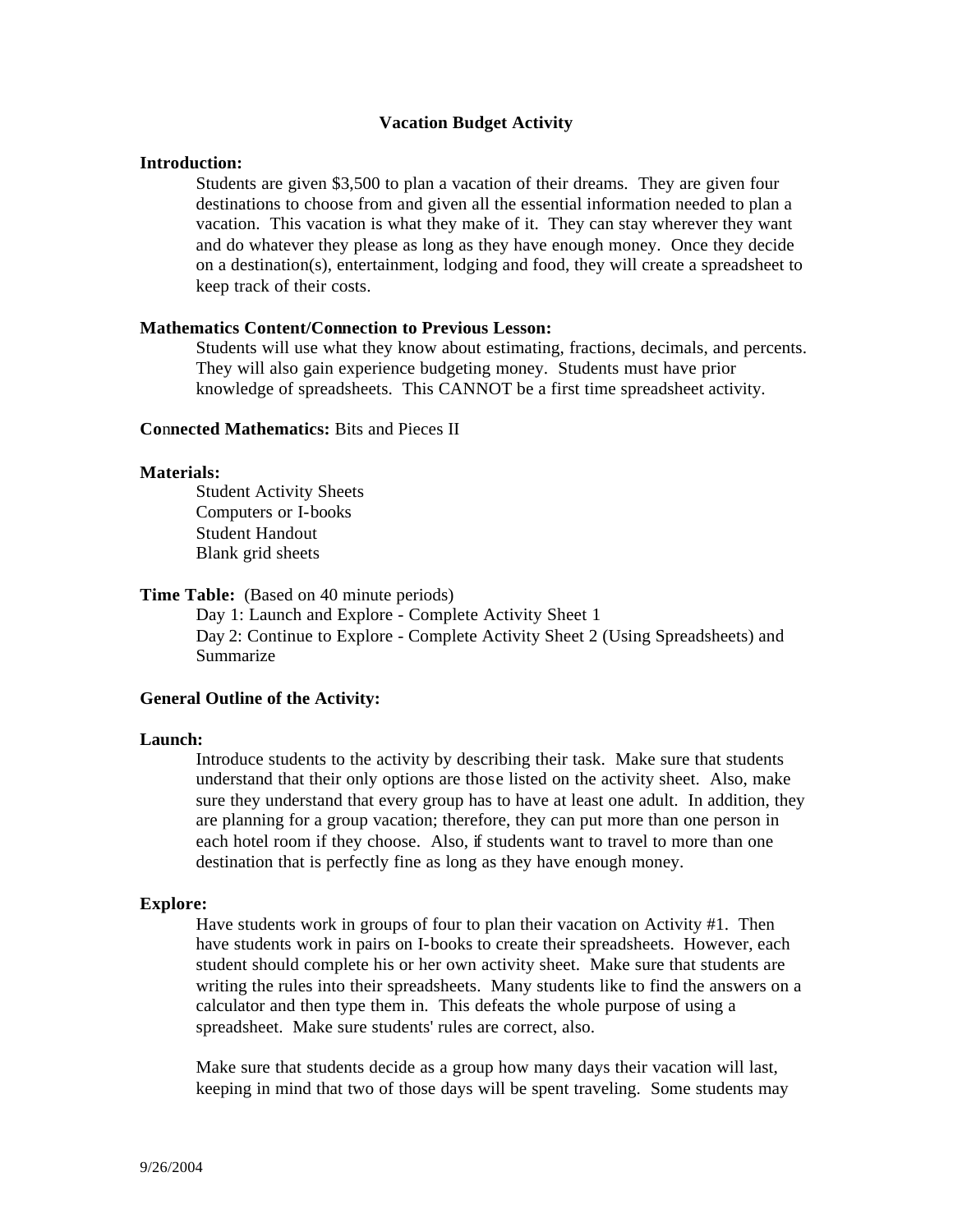get creative and decide to bring bag lunches for the trip to and from their destinations. It is up to you to decide if they can.

Since each group will have different expenses, there is no one spreadsheet template that they can fill in. Therefore, students must use what they know about spreadsheets to create their own template. Some students may need help with this, especially those who have a hard time getting organized. Another option is to create a spreadsheet template as a class. You can show them your own mock vacation and ask them how you can put it into a spreadsheet. Once you all agree on a template, have the students use that one for their data. Attached are examples of spreadsheets that have been created to complete this activity.

Some stude nts may take less than a day to fill out Activity Sheet #1. Some may take longer because they will have to negotiate within their group.

If students choose to take a trip to Florida, it will take them 19 hours to drive there. Remind students that one adult can drive 600 - 800 miles a day. This means that those traveling days of their trip they cannot spend in a theme park. Make sure that students multiply all traveling costs by 2 because they need meals and gas for both the trip there and back.

Have students save the different budgets as they go so that they can see what changes they have made to each one.

Teachers may want to create more destinations for students to choose from. One could also make use of the Internet.

#### **Summarize:**

After students have completed the activity, come back together as a class to share their findings. Students can make posters to present their vacation plan.

Some questions to consider asking:

What are the advantages and disadvantages to the destination that you chose?

Now that you have heard your classmates' presentations, would you change anything in your vacation?

What if you could fly, how would that change your vacation?

Why is it important that you find your exact costs using the spreadsheet instead of estimating? What happens if you underestimate? What happens if you overestimate?

### **Teacher's Notes**

Answers to the following questions will all vary. The teacher may want to try the activity on their own before giving it to their class. Sample spreadsheets and charts are enclosed.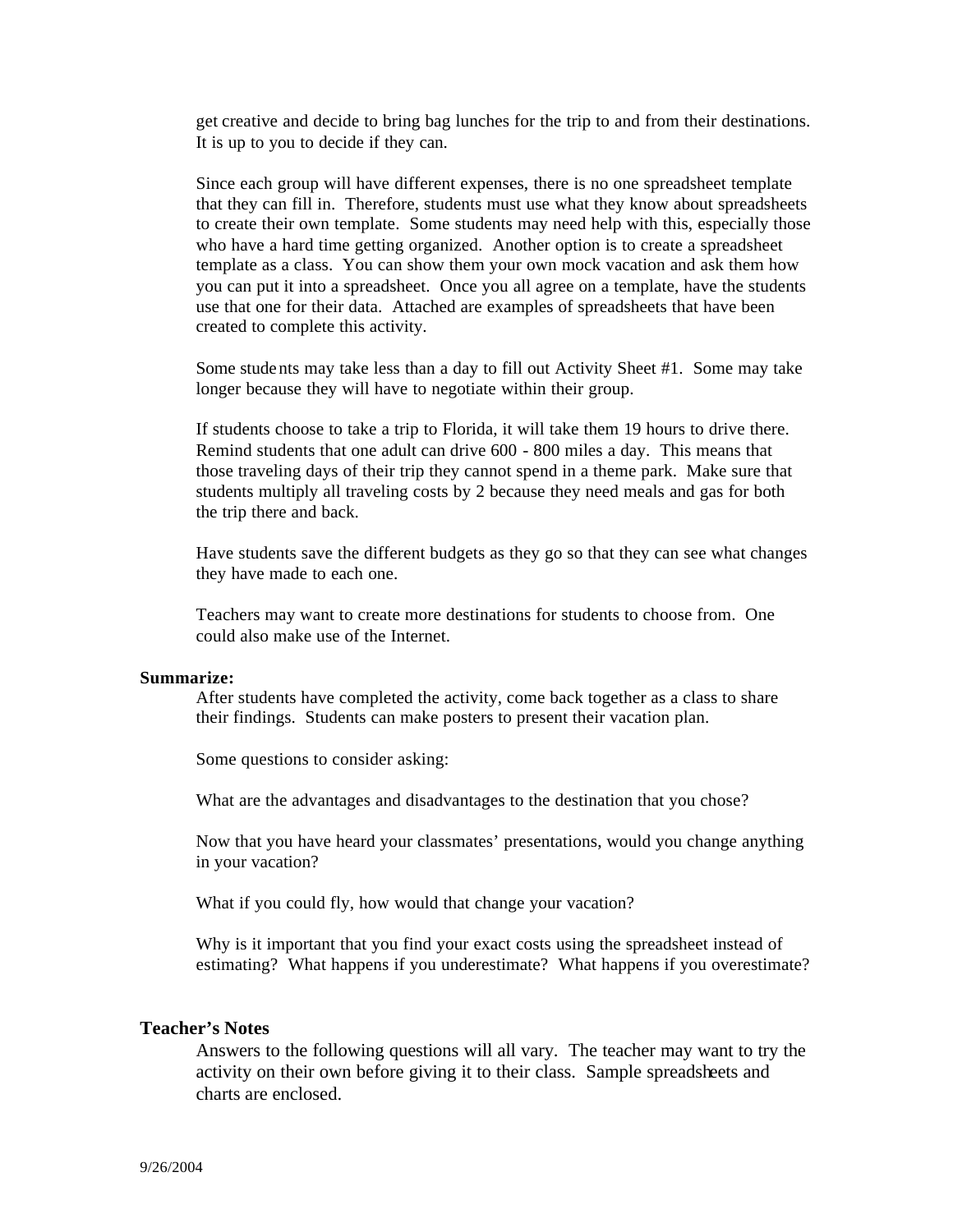| Name:<br>TVAIIIU. | ate |
|-------------------|-----|
|                   |     |

## **Vacation Plan Activity Sheet #1**

**Congratulations!** You and your group members won a vacation of your choice worth \$3,500. You also have to take at least one adult with you. Work together as a group to design the vacation of your choice.

## **1) Destination**

Pick your destination from one of the choices on the table.

## REMEMBER YOU MUST DRIVE THERE!

Also, remember to allow enough travel time to get to and from your destination(s). It is reasonable for an adult to drive 600 - 800 miles in one day.

a) Destination choice $(s)$ :

b) How did your group decide on this destination?

Write a short itinerary below describing each day of your vacation.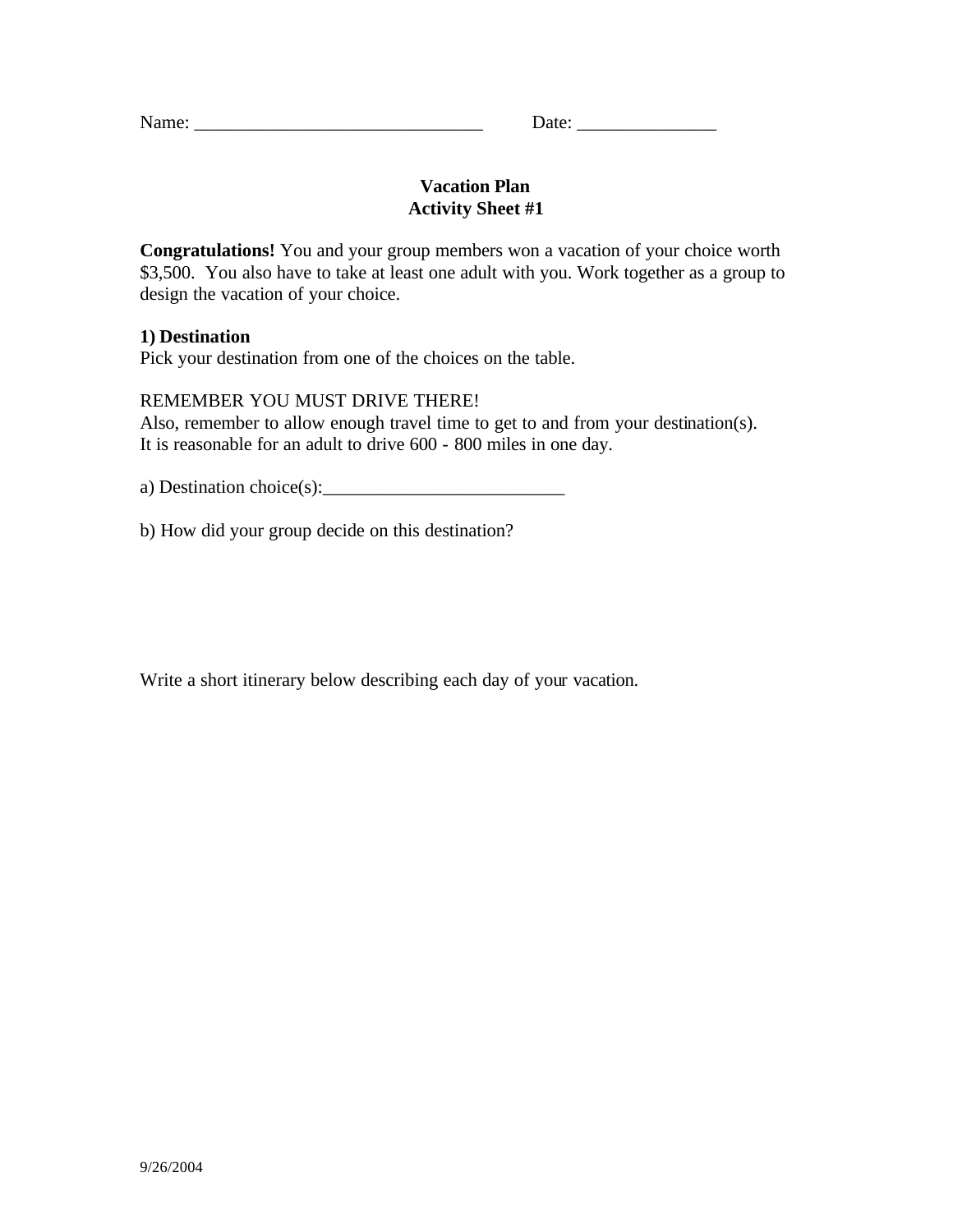**2) Travel costs** a) *Car Type*: Choose a car type from the table. \_\_\_\_\_\_\_\_\_\_\_\_\_\_\_\_\_\_\_\_\_\_\_\_

Explain in a sentence why you chose this car type.

**Estimate** your total cost of gasoline by calculating: (total miles/mpg) x price of gas \*\* Remember that you have to drive there and back. \*\* \*\*Estimate the price of gas to be \$2.\*\*

c) *Lodging While Traveling \*\*if needed\*\*:* Choose a type of lodging while traveling: \_\_\_\_\_\_\_\_\_\_\_\_\_\_\_\_\_\_\_\_

Determine how many rooms your group will need: \_\_\_\_\_\_\_\_\_\_\_\_\_\_\_\_\_\_\_\_\_\_\_\_\_\_\_\_\_\_\_\_\_\_

Explain why your group chose this type of motel and this number of rooms.

Estimate the cost of your group's lodging while traveling.

### **3) Costs at the resort**

a) *Lodging at the resort:* Choose the type of resort that your group would like to stay in while at your destination:

Determine how many rooms your group will need:

Explain in a sentence why your group chose this resort and this number of rooms.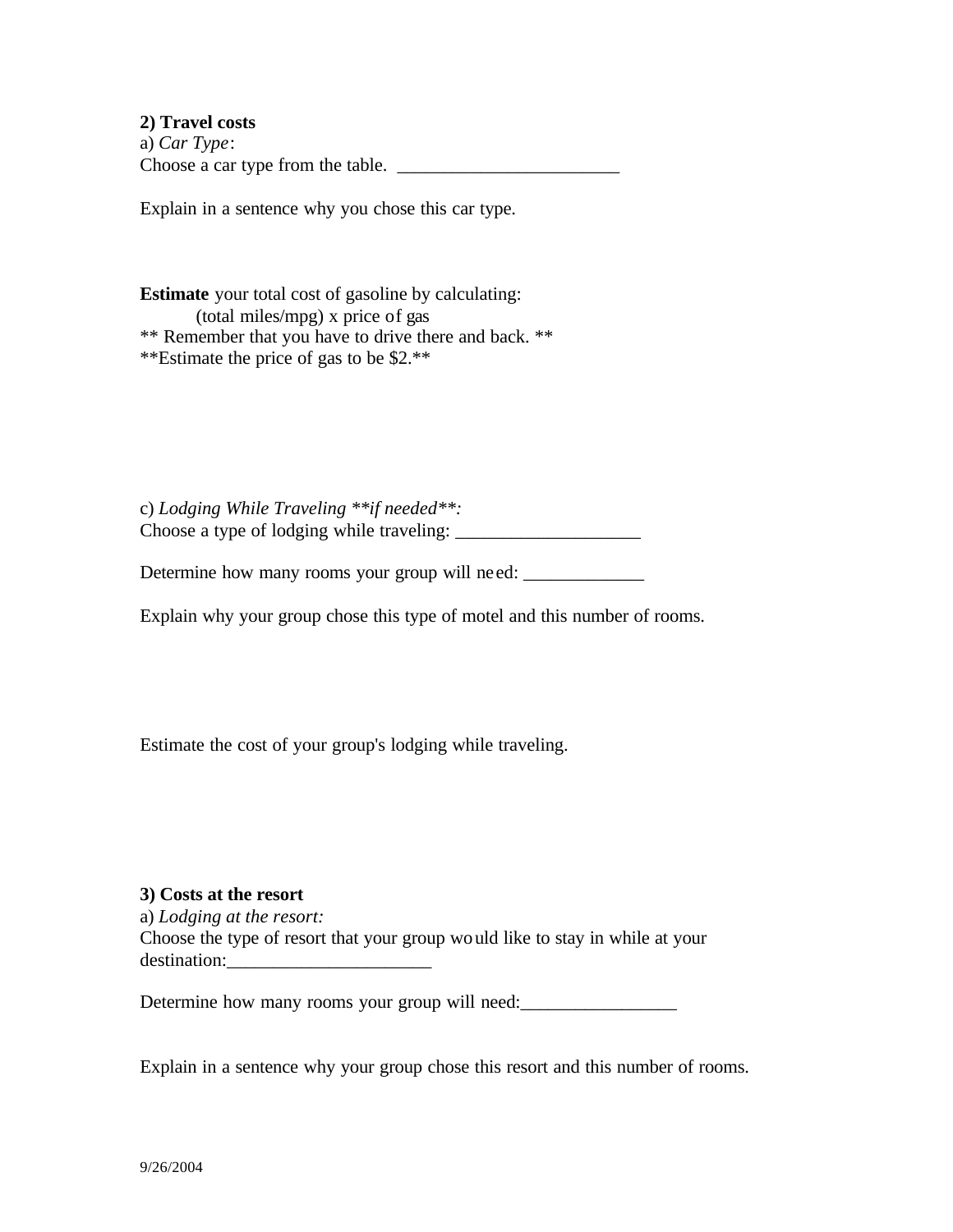Estimate the cost of your group's lodging at the resort.

*b) Admission to attractions:*

From the list, choose the attractions that you would like to visit, and how many days that you would like to spend at each attraction.

Estimate the total cost of everyone in your group visiting these attractions for the entire trip.

### **4) Meals during your vacation:**

Create an itinerary for the meals that you will eat each day.

Estimate the total cost of meals for everyone in your group.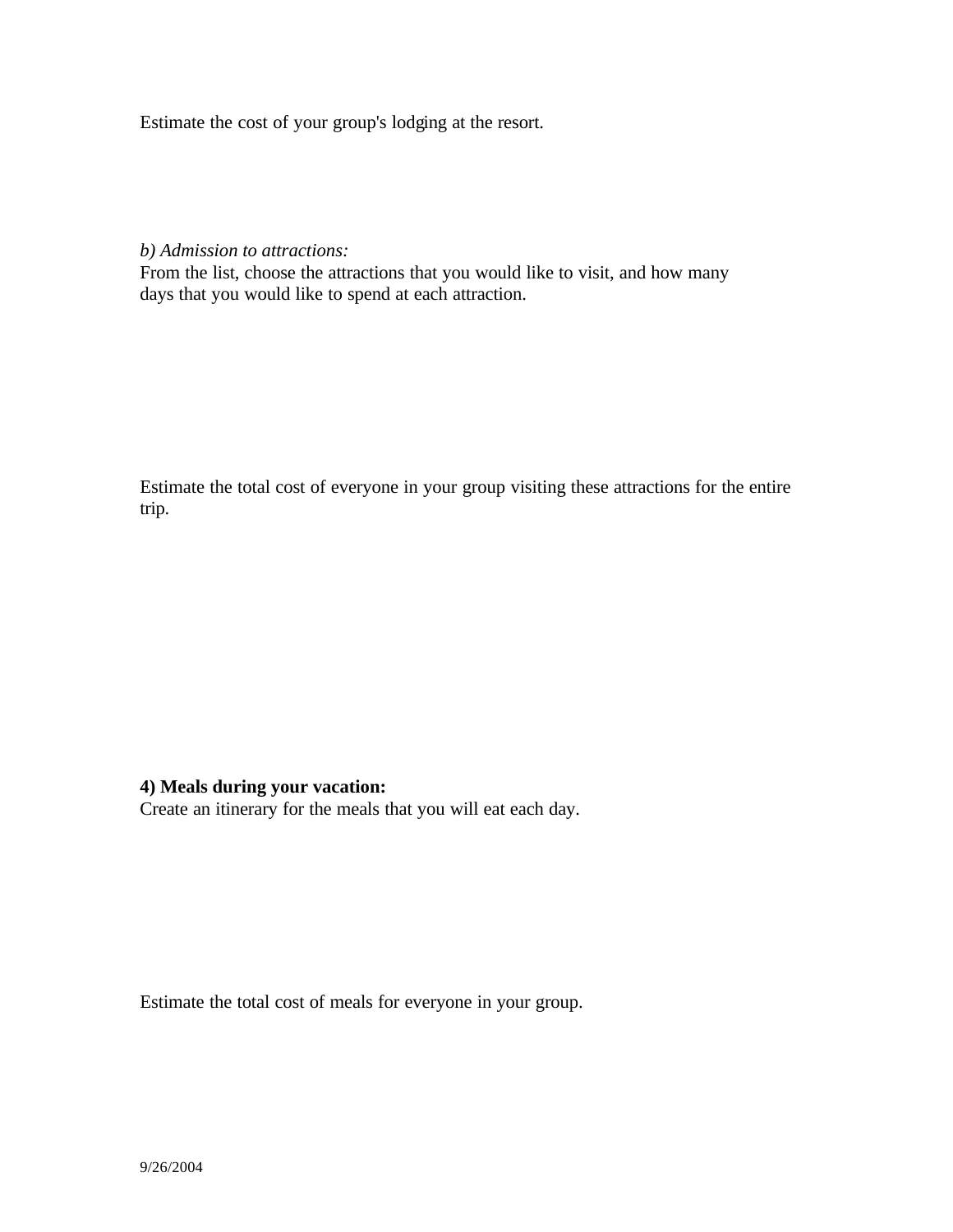**5)** Estimate the cost of your entire trip.

- **6)** Are you over or under your \$3,500 budget?
- **7)** Brainstorm ideas of how you might make your budget closer to \$3,500.

**8)** How do you think you would set up your spreadsheet? Use the attached blank spreadsheet to plan your spreadsheet.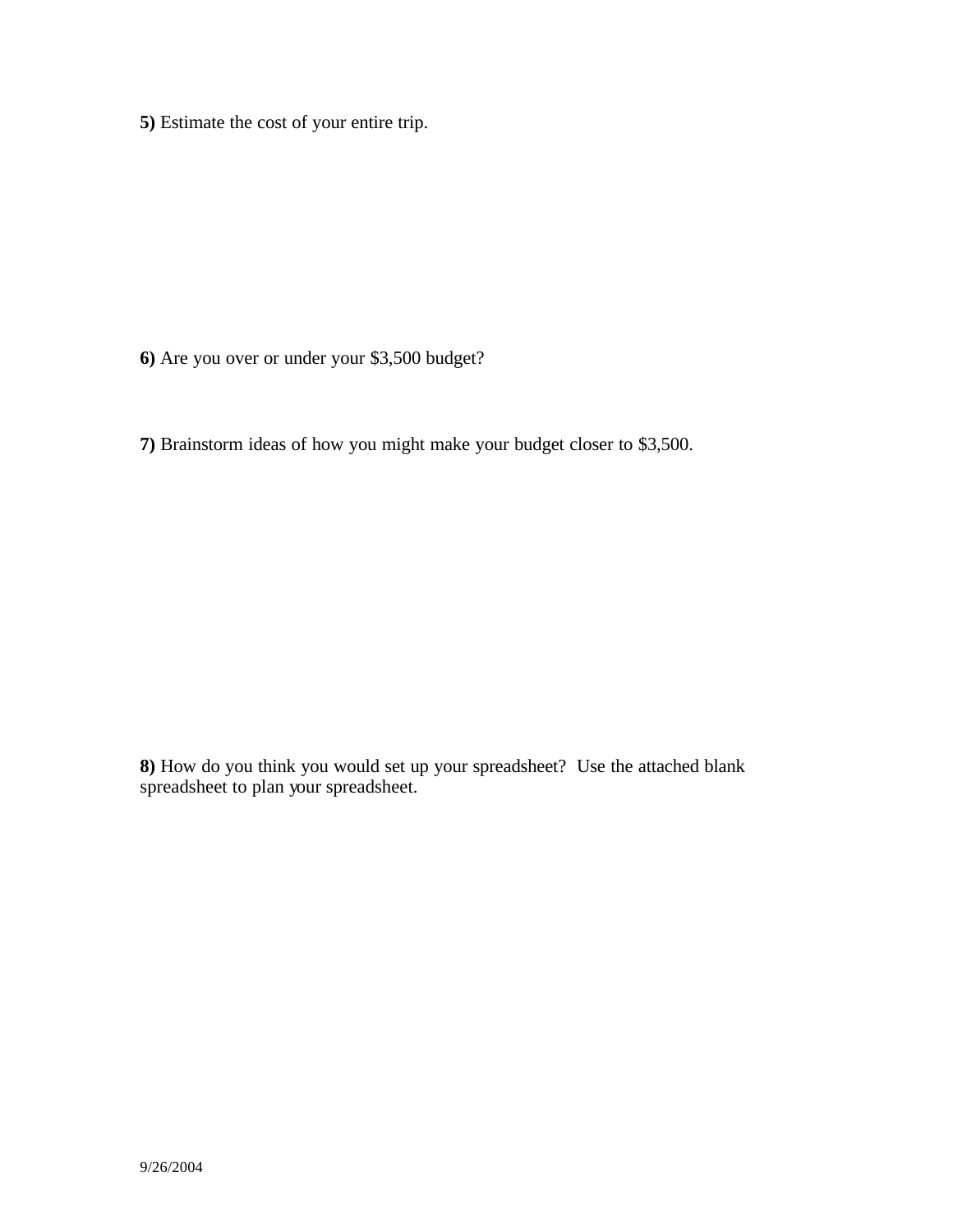|  | Name: |  |
|--|-------|--|
|  |       |  |

Date:

## **Vacation Plan Activity Sheet #2**

- 1) Enter all of your choices and information from Activity Sheet #1 into a spreadsheet and calculate the estimate of your original vacation plan. Use the price of gas to be the current price of gas.
	- a) What is the difference between your original estimate and your spreadsheet estimate?

- b) Are you over or under your budget?
- c) Adjust your budget so that you will be as close to \$3,500 as possible without going over \$3,500, because any money not spent will be lost.
- d) Explain in a paragraph how you adjusted your budget.

e) Create a pie chart showing the amount of money spent on gasoline, meals, lodging while traveling, lodging at the resort, and admission to attractions.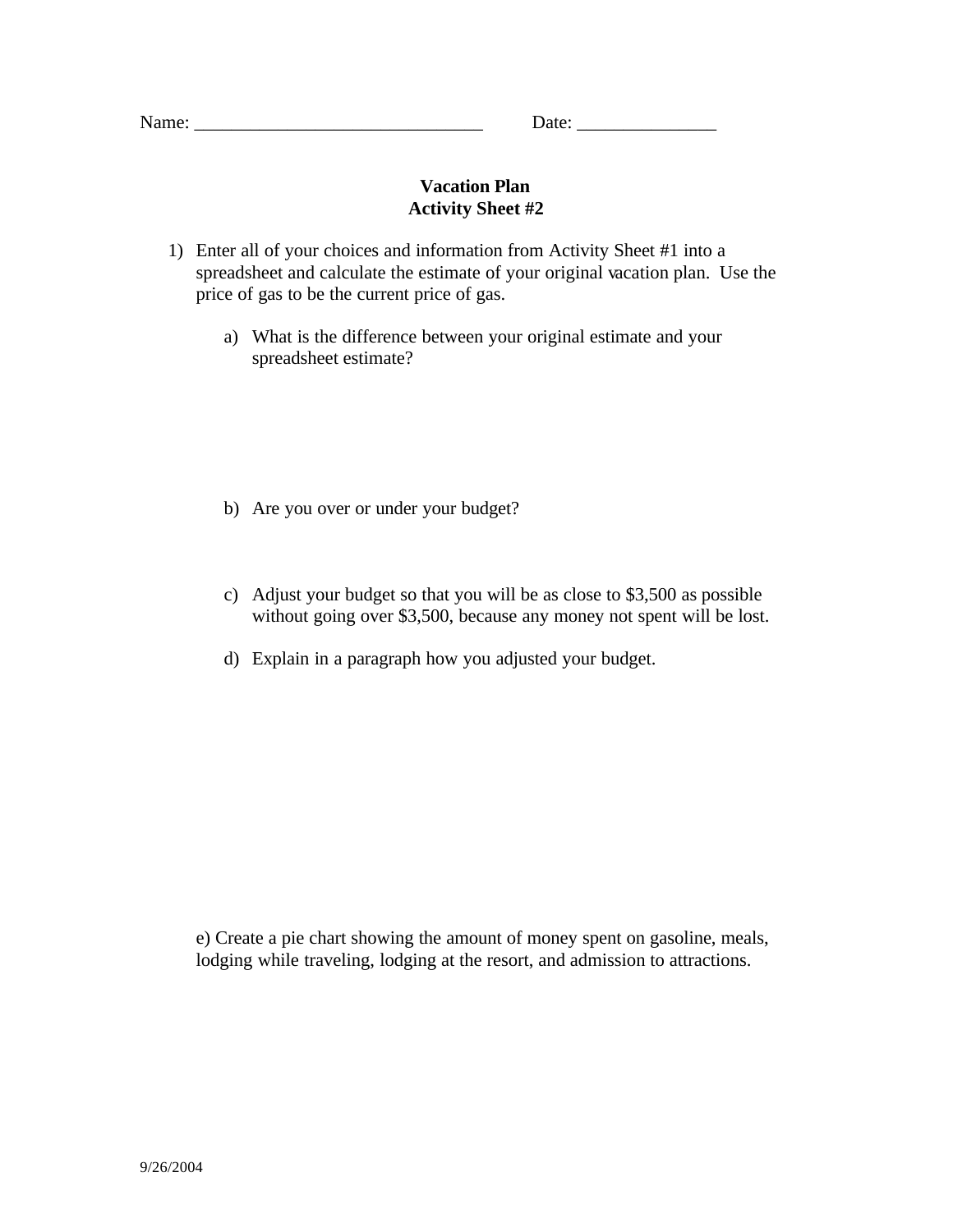- 2) Change the price of gas to \$1.10.
	- a) What is the difference between your original total cost and your new total cost?

- b) Adjust your budget so that you will be as close to \$3,500 as possible without going over \$3,500, because any money not spent will be lost.
- c) Explain in a paragraph how you adjusted your budget.

- d) Create a pie chart showing the new amount of money spent on gasoline, meals, lodging while traveling, lodging at the resort and admission to attractions.
- d) Explain in a paragraph how the price of gas changed your budget. Would you ever cancel a vacation because of the rising price of gas? Why or why not?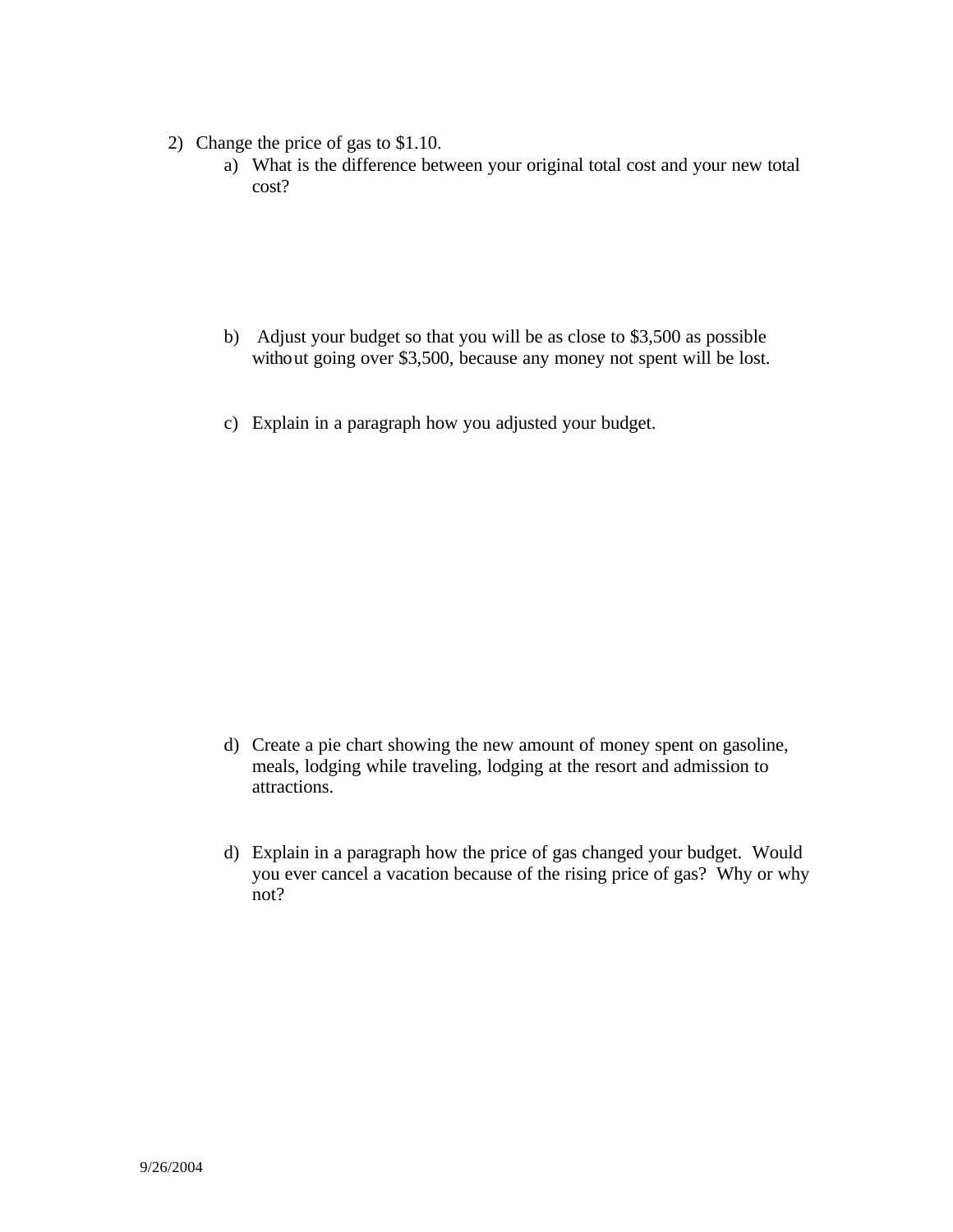## **Vacation Plan Activity Extension**

**Ooops!** You forgot to include taxes and tips in your vacation budget! You can do this right on your spreadsheet.

1) For any meal that you have bought, add the corresponding percentage of money to your total.

In New York – tax on food is 8% In Virginia – tax on food is 3% In Florida – tax on food is 6%

2) For any meal that you ate that was not fast food, add a 15% tip.

- 3) Add a 12% tax on your hotel room.
- 4) Add \$5 per day parking for each day spent at an amusement park.

5) Are you over or under your budget now?

6) Adjust your budget so that you will be as close to \$3,500 as possible without going over \$3,500, because any money not spent will be lost.

7) Create a new pie chart showing the amount of money spent on gasoline, lodging, meals while traveling, hotel, admission to attractions, meal plans, and tips and taxes.

8) How has the addition of tips and taxes changed your budget? Explain this in a paragraph.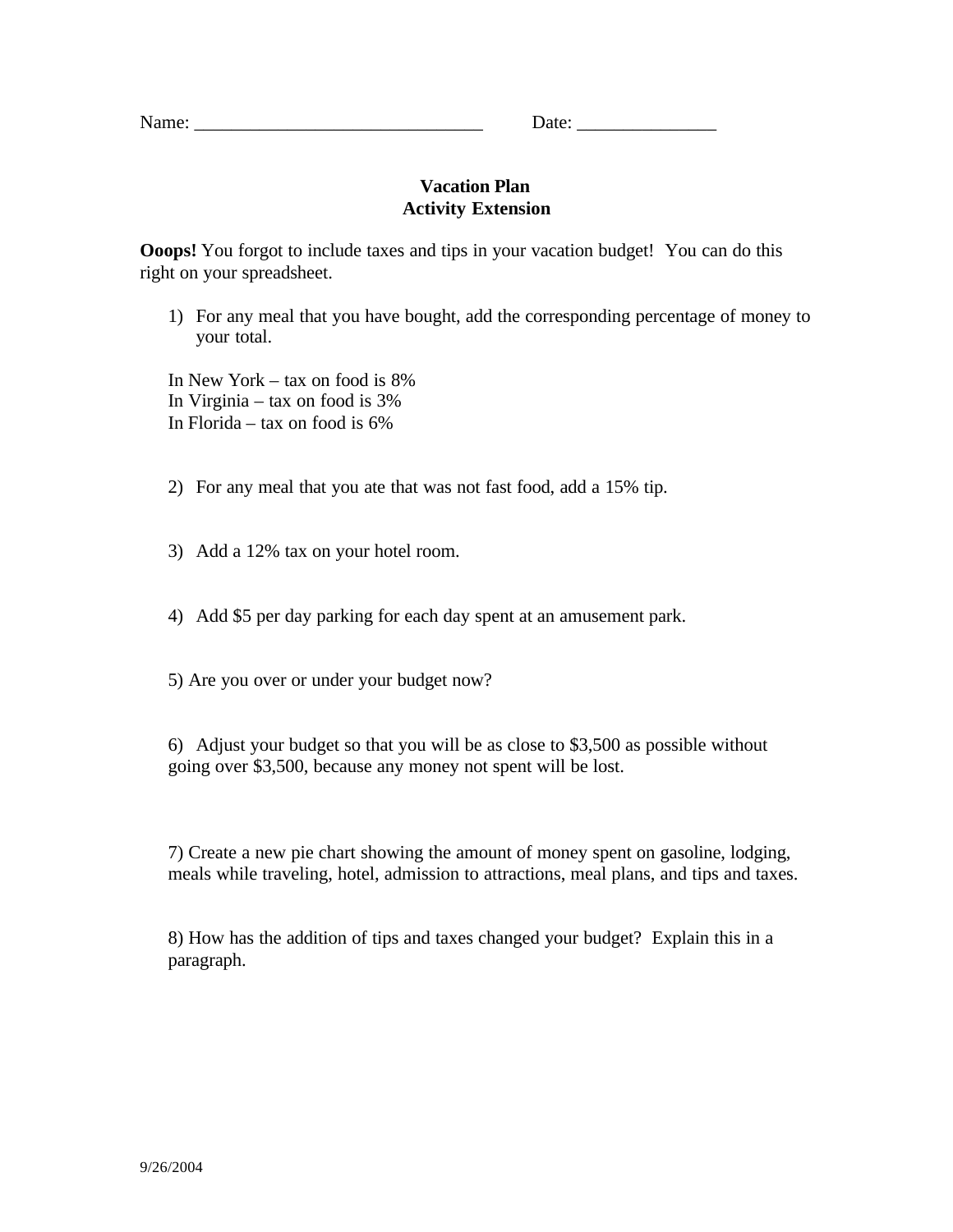| Sample Spreadsheet and Pie Chart |
|----------------------------------|
|----------------------------------|

| Day                           | Hotel      | Milage | Travel Cost Food |          | Attractions | Total    |
|-------------------------------|------------|--------|------------------|----------|-------------|----------|
| Day 1                         | \$250.00   | 247    | \$27.44          | \$100.00 | \$0.00      | \$377.44 |
| Day 2                         | \$250.00   | 0      | \$0.00           | \$100.00 | \$425.00    | \$775.00 |
| Day 3                         | \$250.00   | 387    | \$43.00          | \$100.00 | \$0.00      | \$393.00 |
| Day 4                         | \$250.00   | 0      | \$0.00           | \$100.00 | \$235.00    | \$585.00 |
| Day 5                         | \$250.00   | 0      | \$0.00           | \$125.00 | \$75.00     | \$450.00 |
| Day 6                         | \$250.00   | 0      | \$0.00           | \$100.00 | \$27.00     | \$377.00 |
| Day 7                         | \$0.00     | 530    | \$58.89          | \$100.00 | \$0.00      | \$158.89 |
|                               |            |        |                  |          |             |          |
| <b>Total Hotel</b>            | \$1,500.00 |        |                  |          |             |          |
| <b>Total Gas</b>              | \$129.33   |        |                  |          |             |          |
| <b>Total Food</b>             | \$725.00   |        |                  |          |             |          |
| <b>Total Attra</b>            | \$762.00   |        |                  |          |             |          |
|                               |            |        |                  |          |             |          |
| Total Cost of Trip \$3,116.33 |            |        |                  |          |             |          |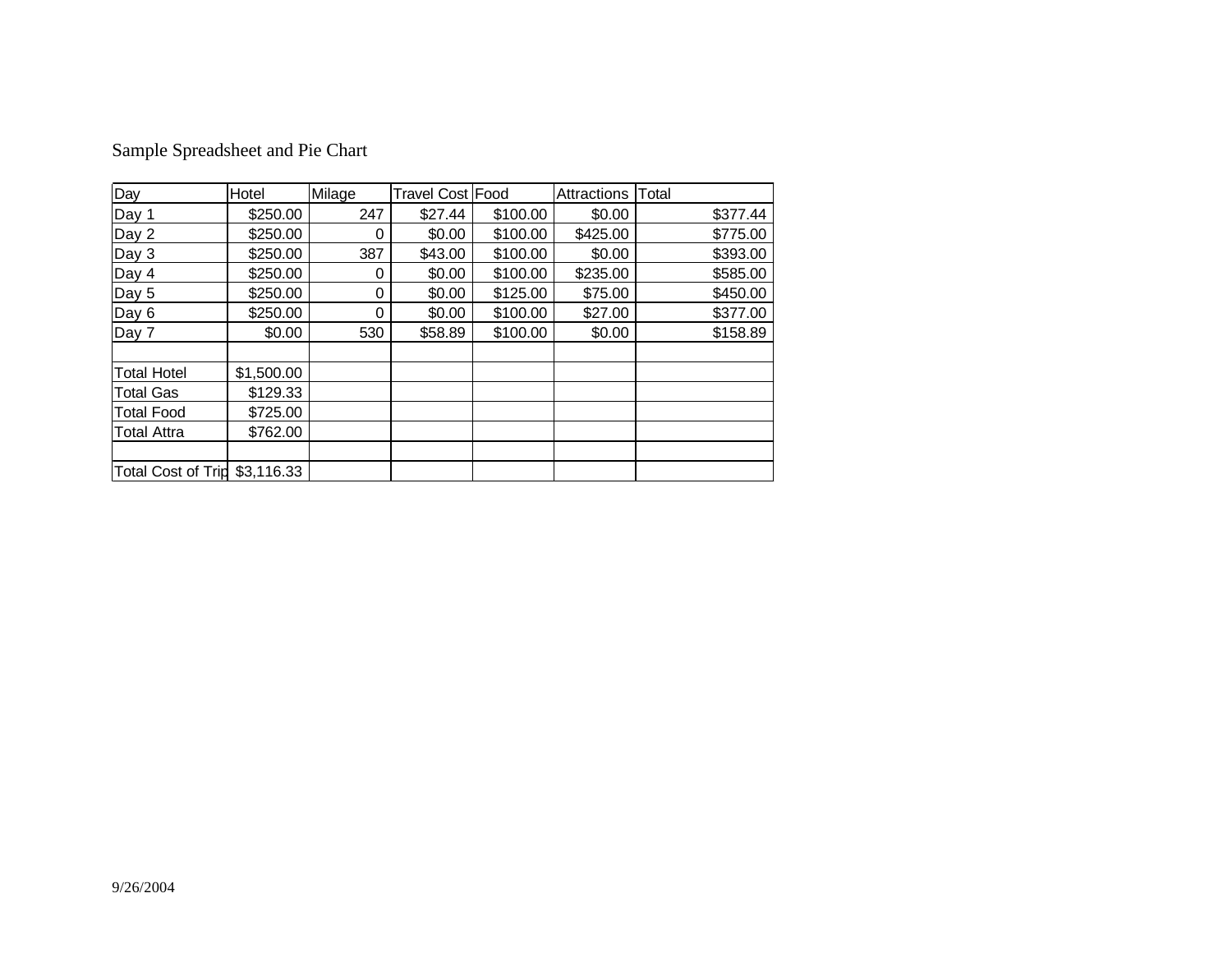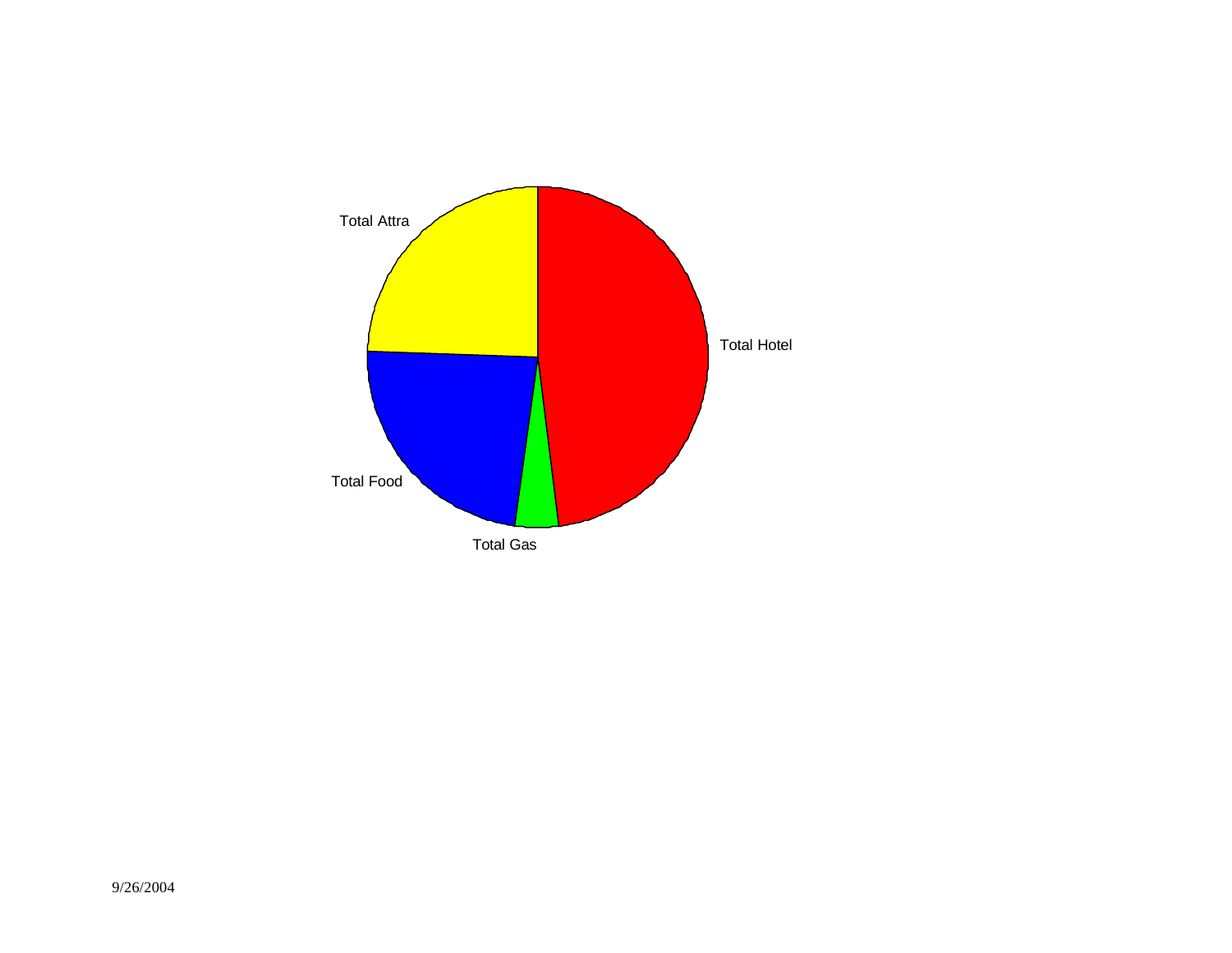**Vacation from Syracuse, NY to Williamsburg, VA**

|                       |           |                     | Number of     |   | <b>Relative</b> | Total      |
|-----------------------|-----------|---------------------|---------------|---|-----------------|------------|
|                       | # of Days | <b>Cost Per Day</b> | <b>People</b> |   | Cost            | Cost       |
| <b>Vehicle Rental</b> |           | \$30.71             |               |   |                 | \$215.00   |
| Gas                   | 2         | \$41.76             |               |   |                 | \$83.53    |
| <b>Meals</b>          |           |                     |               |   |                 | \$750.00   |
| <b>Fast Food</b>      | 1         | \$10.00             |               | 5 | \$50.00         |            |
| Sit Down              | 5         | \$20.00             |               | 5 | \$500.00        |            |
| Fancy                 | 1         | \$40.00             |               | 5 | \$200.00        |            |
| Lodinging             | 7         | \$190.00            |               |   |                 | \$1,330.00 |
| <b>Attractions</b>    |           |                     |               |   |                 | \$1,112.00 |
| <b>Busch Gardens</b>  | 2         | \$47.00             |               | 5 | \$470.00        |            |
| <b>Water Country</b>  | 1         | \$35.00             |               | 5 | \$175.00        |            |
| Jet Skiing            | 1         | \$75.00             |               | 5 | \$375.00        |            |
| Chesapeake Bridge     | 1         |                     |               |   | \$17.00         |            |
| Colonial Willamsburg  | 1         | \$15.00             |               | 5 | \$75.00         |            |

**Total Cost** \$3,490.53

# Formulas

| # of |                     | <b>Number of</b> |                               |                   |
|------|---------------------|------------------|-------------------------------|-------------------|
| Days | <b>Cost Per Day</b> | <b>People</b>    | <b>Relative Cost</b>          | <b>Total Cost</b> |
| 7    | $= 215/7$           |                  |                               | $=$ B3*C3         |
| 2    | $=(530/25)^*1.97$   |                  |                               | $=$ B4*C4         |
|      |                     |                  |                               | $=SUM(EG:EB)$     |
| 1    | 10                  | 5                | $=$ B6*C6*D6                  |                   |
| 5    | 20                  | 5                | $= B7^{\ast}C7^{\ast}D7$      |                   |
| 1    | 40                  | 5                | $= B8*C8*D8$                  |                   |
|      | 190                 |                  |                               | $=$ B9*C9         |
|      |                     |                  |                               | $=$ SUM(E11:E15)  |
| 2    | 47                  | 5                | $=$ B11*C11*D11               |                   |
| 1    | 35                  | 5                | $= B12*C12*D12$               |                   |
| 1    | 75                  | 5                | $= B13 \times C13 \times D13$ |                   |
|      |                     |                  |                               |                   |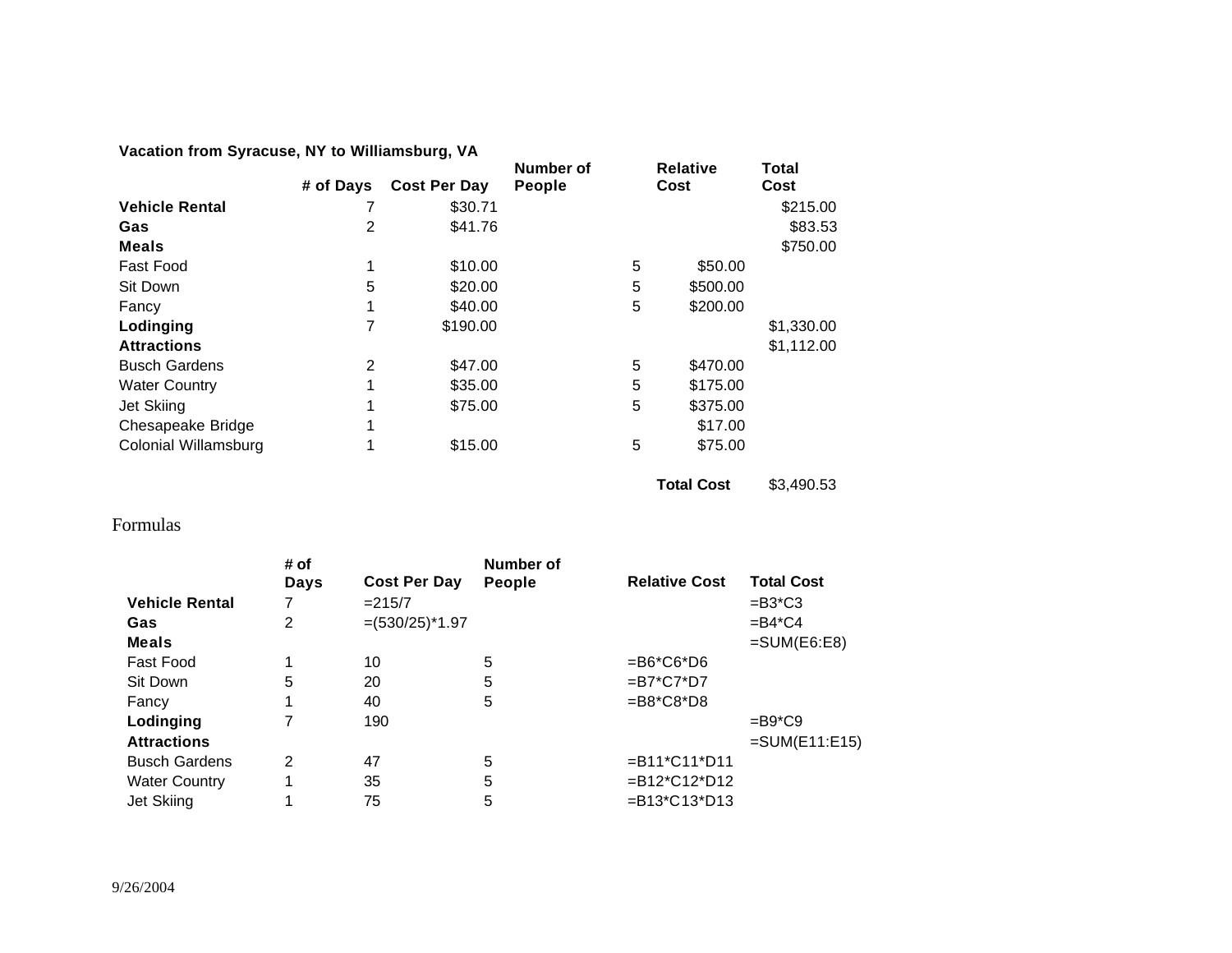| Chesapeake Bridge<br>Colonial |  |                 |
|-------------------------------|--|-----------------|
| Willamsburg                   |  | $=$ D15*C15*B15 |

**Total Cost** =SUM(F3:F14)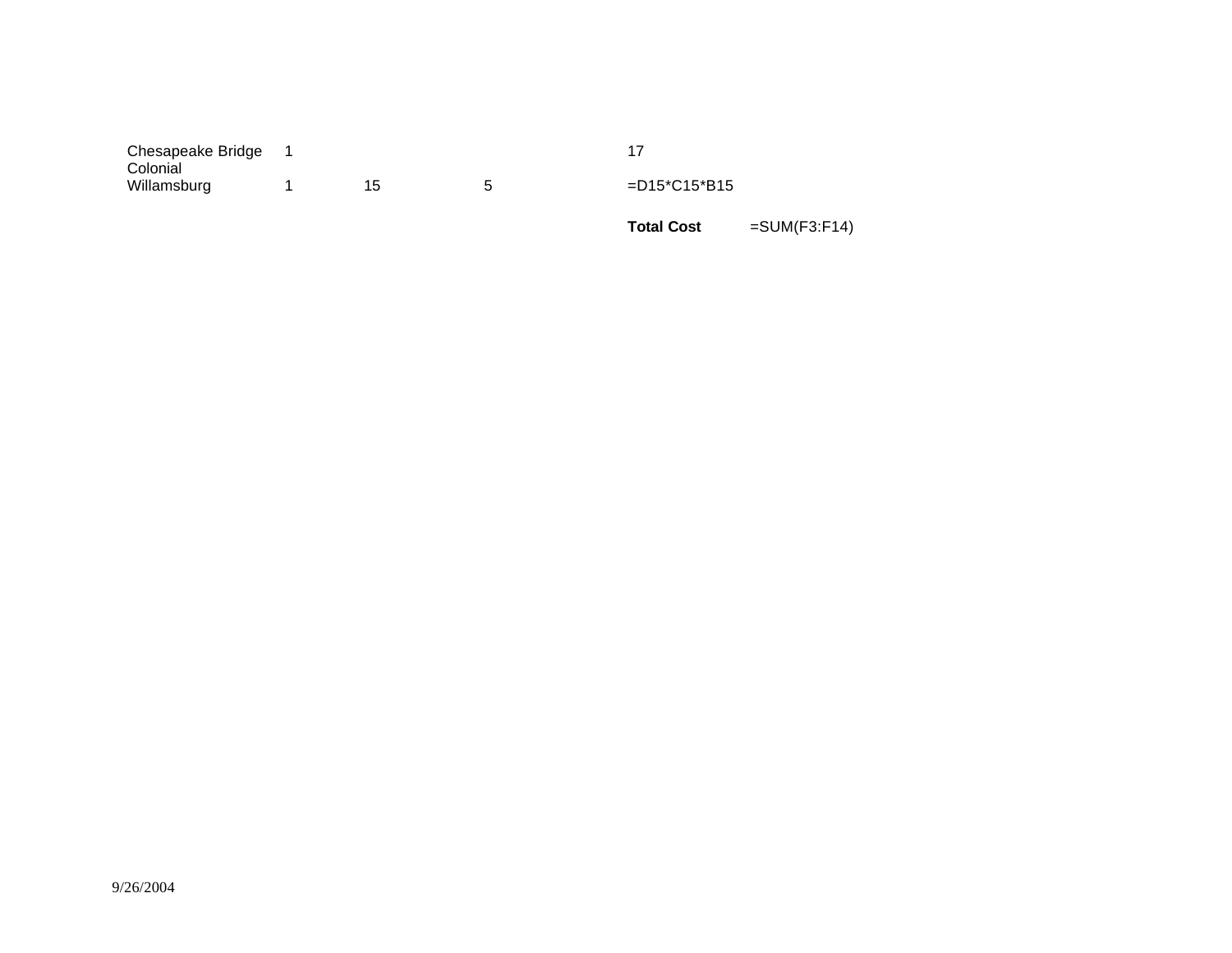